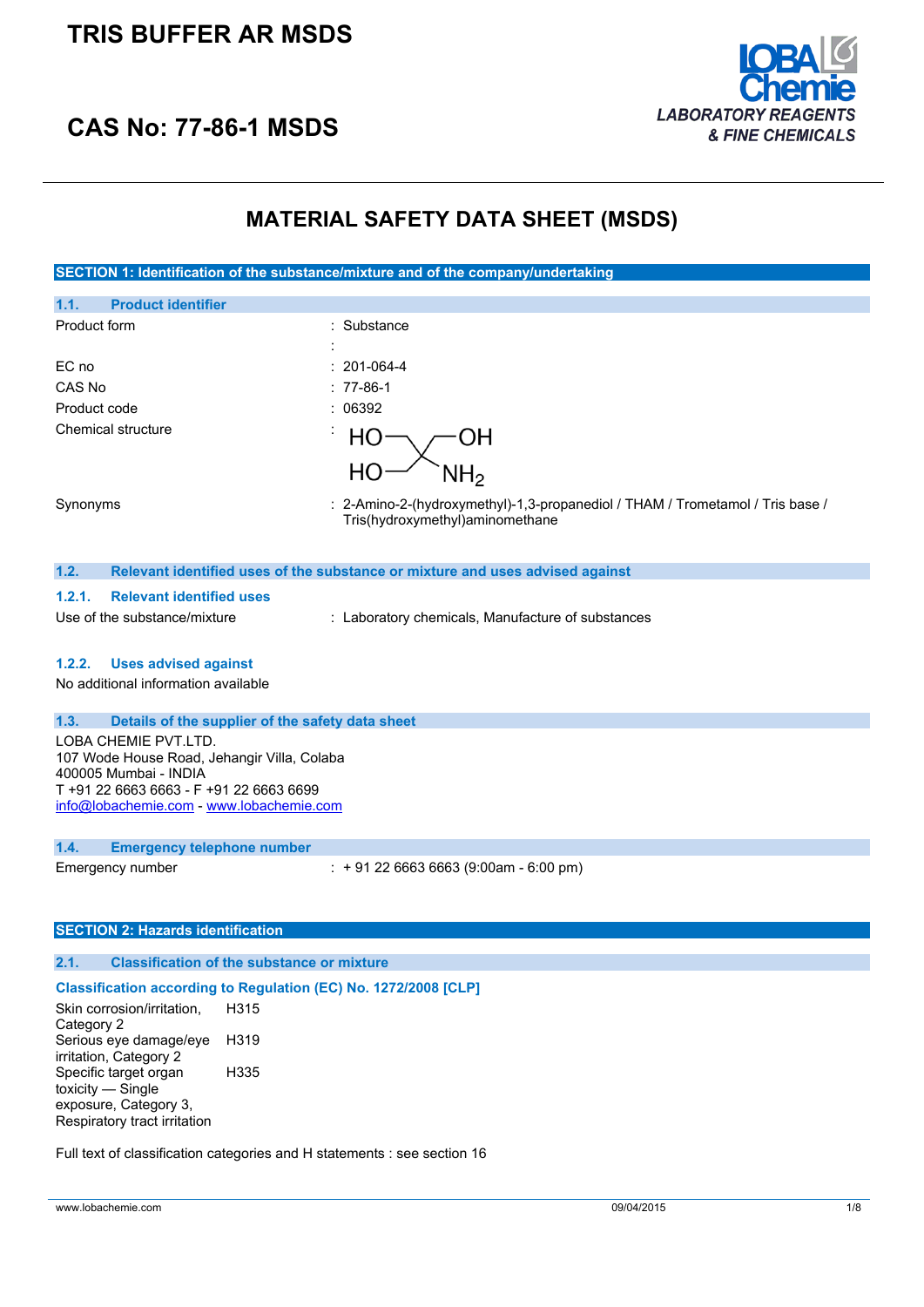### **Classification according to Directive 67/548/EEC or 1999/45/EC**

Xi; R36/38 Full text of R-phrases: see section 16

### **Adverse physicochemical, human health and environmental effects** No additional information available

### **2.2. Label elements**

| Labelling according to Regulation (EC) No. 1272/2008 [CLP] |                                                                                                                                                                                                                  |
|------------------------------------------------------------|------------------------------------------------------------------------------------------------------------------------------------------------------------------------------------------------------------------|
| Hazard pictograms (CLP)                                    | GHS07                                                                                                                                                                                                            |
| Signal word (CLP)                                          | : Warning                                                                                                                                                                                                        |
| Hazard statements (CLP)                                    | : H315 - Causes skin irritation<br>H319 - Causes serious eve irritation<br>H335 - May cause respiratory irritation                                                                                               |
| Precautionary statements (CLP)                             | : P261 - Avoid breathing dust/fume/gas/mist/vapours/spray<br>P305+P351+P338 - IF IN EYES: Rinse cautiously with water for several minutes.<br>Remove contact lenses, if present and easy to do. Continue rinsing |

### **2.3. Other hazards**

No additional information available

| <b>SECTION 3: Composition/information on ingredients</b> |                  |                    |  |  |
|----------------------------------------------------------|------------------|--------------------|--|--|
|                                                          |                  |                    |  |  |
| 3.1.                                                     | <b>Substance</b> |                    |  |  |
| Name                                                     |                  | $:$ TRIS BUFFER AR |  |  |
| CAS No                                                   |                  | $: 77-86-1$        |  |  |
| EC no                                                    |                  | $: 201-064-4$      |  |  |
|                                                          |                  |                    |  |  |
|                                                          |                  |                    |  |  |

Full text of R- and H-phrases: see section 16

### **3.2. Mixture**

Not applicable

| <b>SECTION 4: First aid measures</b>      |                                                                                                                                                                  |     |  |
|-------------------------------------------|------------------------------------------------------------------------------------------------------------------------------------------------------------------|-----|--|
|                                           |                                                                                                                                                                  |     |  |
| 4.1.<br>Description of first aid measures |                                                                                                                                                                  |     |  |
| First-aid measures after inhalation       | : Remove person to fresh air and keep comfortable for breathing. Give oxygen or<br>artificial respiration if necessary. If you feel unwell, seek medical advice. |     |  |
| www.lobachemie.com                        | 09/04/2015                                                                                                                                                       | 2/8 |  |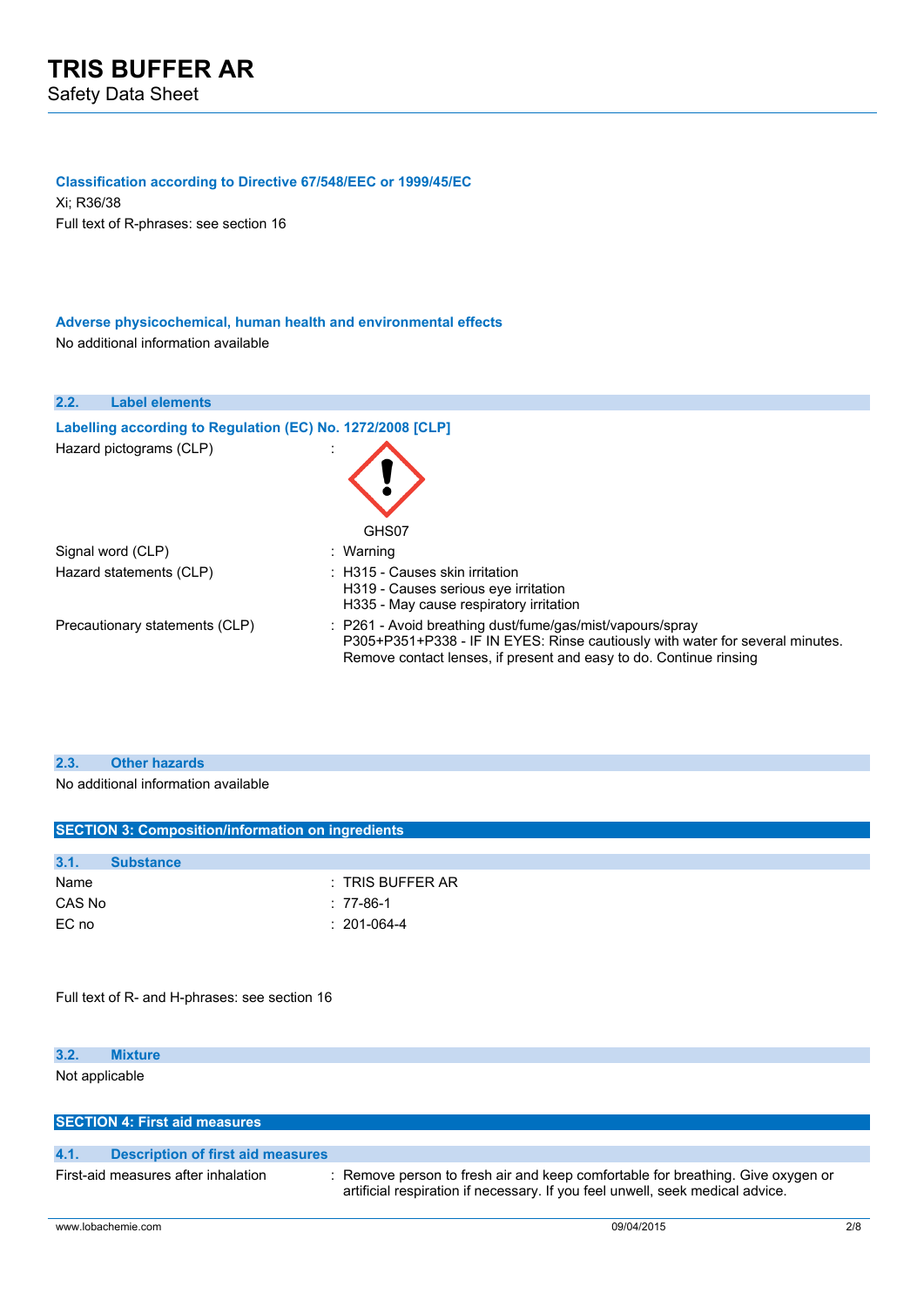## Safety Data Sheet

| First-aid measures after skin contact                                       | : Wash with plenty of soap and water. Wash contaminated clothing before reuse. If<br>skin irritation or rash occurs: Get medical advice/attention.                                   |
|-----------------------------------------------------------------------------|--------------------------------------------------------------------------------------------------------------------------------------------------------------------------------------|
| First-aid measures after eye contact                                        | Rinse cautiously with water for several minutes. Remove contact lenses, if present<br>and easy to do. Continue rinsing. If eye irritation persists: Get medical<br>advice/attention. |
| First-aid measures after ingestion                                          | : Rinse mouth out with water. If you feel unwell, seek medical advice.                                                                                                               |
| 4.2.<br>Most important symptoms and effects, both acute and delayed         |                                                                                                                                                                                      |
| Symptoms/injuries after inhalation                                          | : May cause respiratory irritation.                                                                                                                                                  |
| Symptoms/injuries after skin contact                                        | : Causes skin irritation.                                                                                                                                                            |
| Symptoms/injuries after eye contact                                         | : Causes serious eye irritation.                                                                                                                                                     |
| 4.3.                                                                        | Indication of any immediate medical attention and special treatment needed                                                                                                           |
| Treat symptomatically.                                                      |                                                                                                                                                                                      |
| <b>SECTION 5: Firefighting measures</b>                                     |                                                                                                                                                                                      |
| 5.1.<br><b>Extinguishing media</b>                                          |                                                                                                                                                                                      |
| Suitable extinguishing media                                                | : dry chemical powder, alcohol-resistant foam, carbon dioxide (CO2).                                                                                                                 |
| Unsuitable extinguishing media                                              | : Do not use a heavy water stream.                                                                                                                                                   |
| 5.2.<br>Special hazards arising from the substance or mixture               |                                                                                                                                                                                      |
| No additional information available                                         |                                                                                                                                                                                      |
| 5.3.<br><b>Advice for firefighters</b>                                      |                                                                                                                                                                                      |
| Protection during firefighting                                              | : Do not attempt to take action without suitable protective equipment.                                                                                                               |
| <b>SECTION 6: Accidental release measures</b>                               |                                                                                                                                                                                      |
| 6.1.                                                                        | Personal precautions, protective equipment and emergency procedures                                                                                                                  |
| 6.1.1.<br>For non-emergency personnel                                       |                                                                                                                                                                                      |
| <b>Emergency procedures</b>                                                 | : Evacuate unnecessary personnel.                                                                                                                                                    |
| For emergency responders<br>6.1.2.                                          |                                                                                                                                                                                      |
| Protective equipment                                                        | : Use personal protective equipment as required.                                                                                                                                     |
| <b>Emergency procedures</b>                                                 | Stop release.                                                                                                                                                                        |
| 6.2.<br><b>Environmental precautions</b>                                    |                                                                                                                                                                                      |
| Avoid release to the environment.                                           |                                                                                                                                                                                      |
| 6.3.<br>Methods and material for containment and cleaning up                |                                                                                                                                                                                      |
| Methods for cleaning up                                                     | : Clear up rapidly by scoop or vacuum.                                                                                                                                               |
| <b>Reference to other sections</b><br>6.4.                                  |                                                                                                                                                                                      |
| No additional information available                                         |                                                                                                                                                                                      |
| <b>SECTION 7: Handling and storage</b>                                      |                                                                                                                                                                                      |
| 7.1.<br><b>Precautions for safe handling</b>                                |                                                                                                                                                                                      |
| Precautions for safe handling                                               | : Do not get in eyes, on skin, or on clothing.                                                                                                                                       |
| Hygiene measures                                                            | : Wash  thoroughly after handling.                                                                                                                                                   |
| 7.2.<br><b>Conditions for safe storage, including any incompatibilities</b> |                                                                                                                                                                                      |
| Storage conditions                                                          | : Store in original container. Keep container tightly closed. Store in a dry place.<br>Protect from moisture.                                                                        |
| <b>Specific end use(s)</b><br>7.3.                                          |                                                                                                                                                                                      |
| No additional information available                                         |                                                                                                                                                                                      |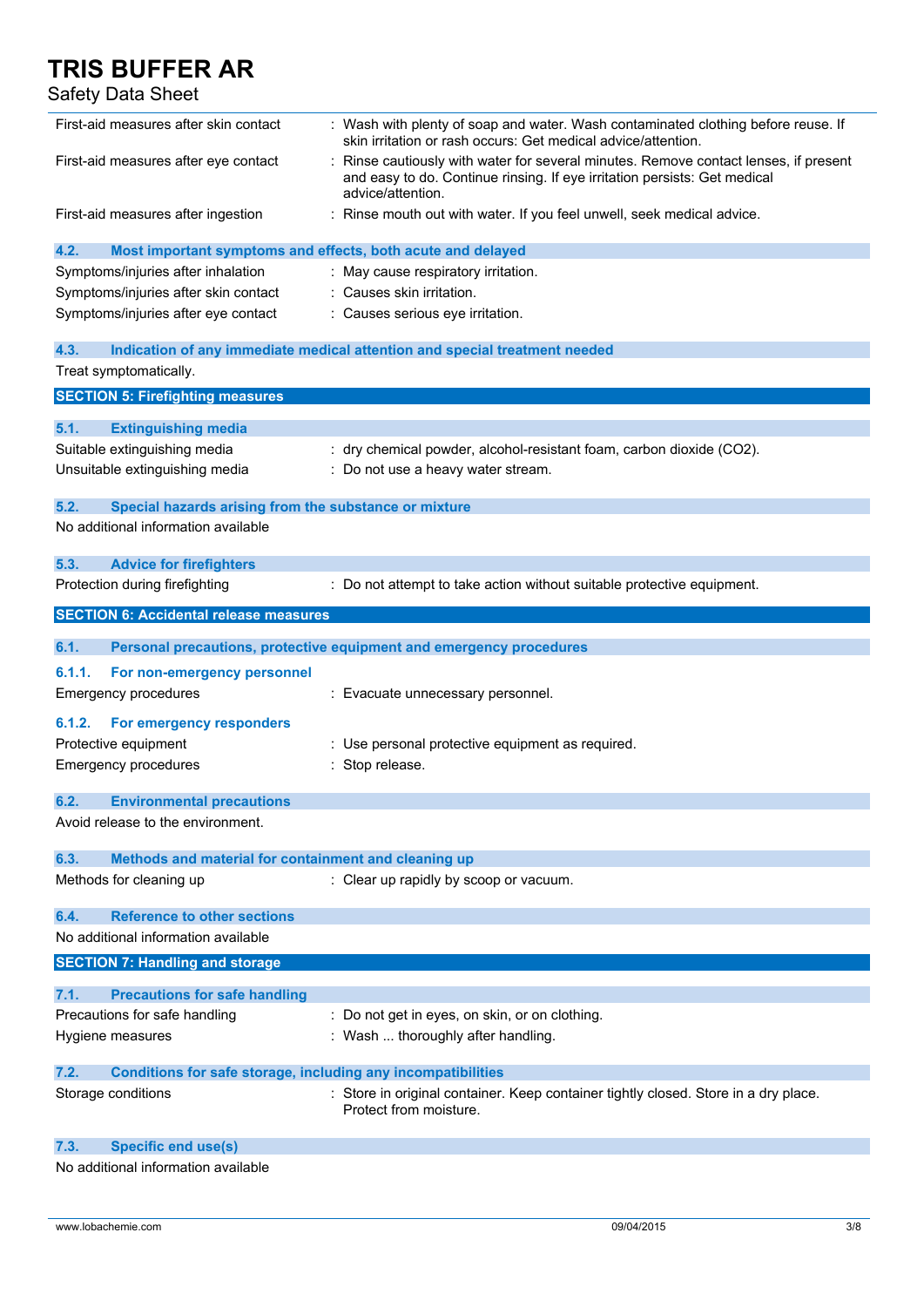## Safety Data Sheet

**SECTION 8: Exposure controls/personal protection**

### **8.1. Control parameters**

No additional information available

| 8.2.          | <b>Exposure controls</b>                              |                                    |
|---------------|-------------------------------------------------------|------------------------------------|
|               | Hand protection                                       | : protective gloves                |
|               | Eye protection                                        | Chemical goggles or safety glasses |
|               | Skin and body protection                              | Wear suitable protective clothing  |
|               | Respiratory protection                                | : Wear respiratory protection      |
|               | <b>SECTION 9: Physical and chemical properties</b>    |                                    |
| 9.1.          | Information on basic physical and chemical properties |                                    |
|               | Physical state                                        | : Solid                            |
|               | Molecular mass                                        | : 121.14 g/mol                     |
| Colour        |                                                       | White crystalline.                 |
| Odour         |                                                       | : No data available                |
|               | Odour threshold                                       | : No data available                |
| pH            |                                                       | $: 10.5 - 12$                      |
|               | Relative evaporation rate (butylacetate=1)            | : No data available                |
|               | Melting point                                         | $: 167 - 172$                      |
|               | Freezing point                                        | : No data available                |
| Boiling point |                                                       | $: 219 - 220$                      |
| Flash point   |                                                       | No data available                  |
|               | Auto-ignition temperature                             | : No data available                |
|               | Decomposition temperature                             | : No data available                |
|               | Flammability (solid, gas)                             | : No data available                |
|               | Vapour pressure                                       | : No data available                |
|               | Relative vapour density at 20 °C                      | : No data available                |
|               | Relative density                                      | : No data available                |
| Solubility    |                                                       | : Water: Soluble in water          |
| Log Pow       |                                                       | : No data available                |
|               | Viscosity, kinematic                                  | No data available                  |
|               | Viscosity, dynamic                                    | : No data available                |
|               | <b>Explosive properties</b>                           | : No data available                |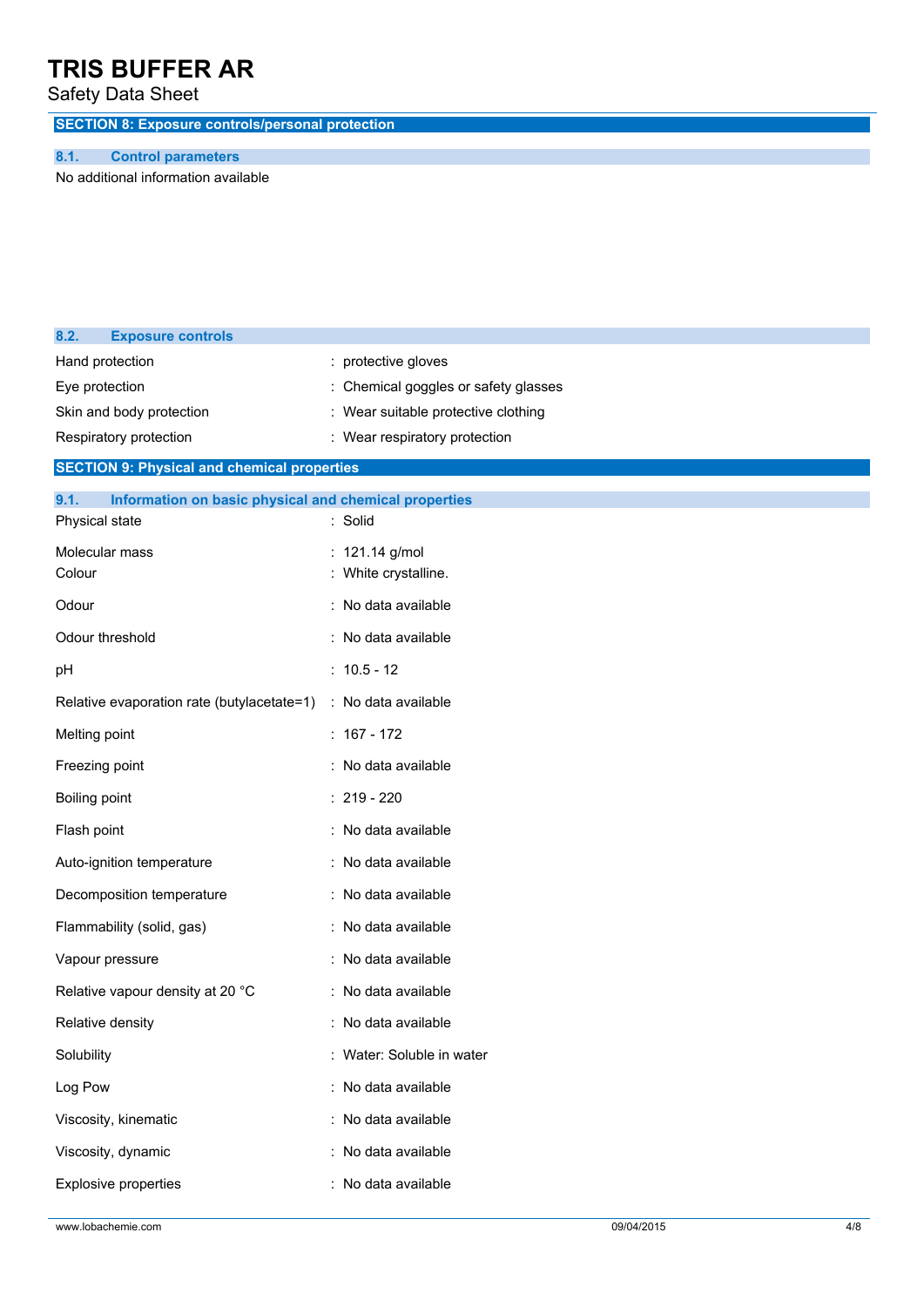Safety Data Sheet

| Oxidising properties                                  | : No data available                 |
|-------------------------------------------------------|-------------------------------------|
| <b>Explosive limits</b>                               | : No data available                 |
|                                                       |                                     |
| <b>Other information</b><br>9.2.                      |                                     |
| No additional information available                   |                                     |
| <b>SECTION 10: Stability and reactivity</b>           |                                     |
| 10.1.<br><b>Reactivity</b>                            |                                     |
| No additional information available                   |                                     |
| 10.2.<br><b>Chemical stability</b>                    |                                     |
| Stable under normal conditions.                       |                                     |
| <b>Possibility of hazardous reactions</b><br>10.3.    |                                     |
| No additional information available                   |                                     |
| 10.4.<br><b>Conditions to avoid</b>                   |                                     |
| Direct sunlight. Air contact.                         |                                     |
| 10.5.<br><b>Incompatible materials</b>                |                                     |
| No additional information available                   |                                     |
| <b>Hazardous decomposition products</b><br>10.6.      |                                     |
| No additional information available                   |                                     |
|                                                       |                                     |
| <b>SECTION 11: Toxicological information</b>          |                                     |
|                                                       |                                     |
| 11.1.<br>Information on toxicological effects         |                                     |
| Acute toxicity                                        | : Not classified                    |
| Skin corrosion/irritation                             | : Causes skin irritation.           |
|                                                       | pH: 10.5 - 12                       |
| Serious eye damage/irritation                         | : Causes serious eye irritation.    |
|                                                       | pH: 10.5 - 12                       |
| Respiratory or skin sensitisation                     | : Not classified                    |
| Germ cell mutagenicity                                | : Not classified                    |
| Carcinogenicity                                       | : Not classified                    |
| Reproductive toxicity                                 | : Not classified                    |
| Specific target organ toxicity (single<br>exposure)   | : May cause respiratory irritation. |
| Specific target organ toxicity (repeated<br>exposure) | : Not classified                    |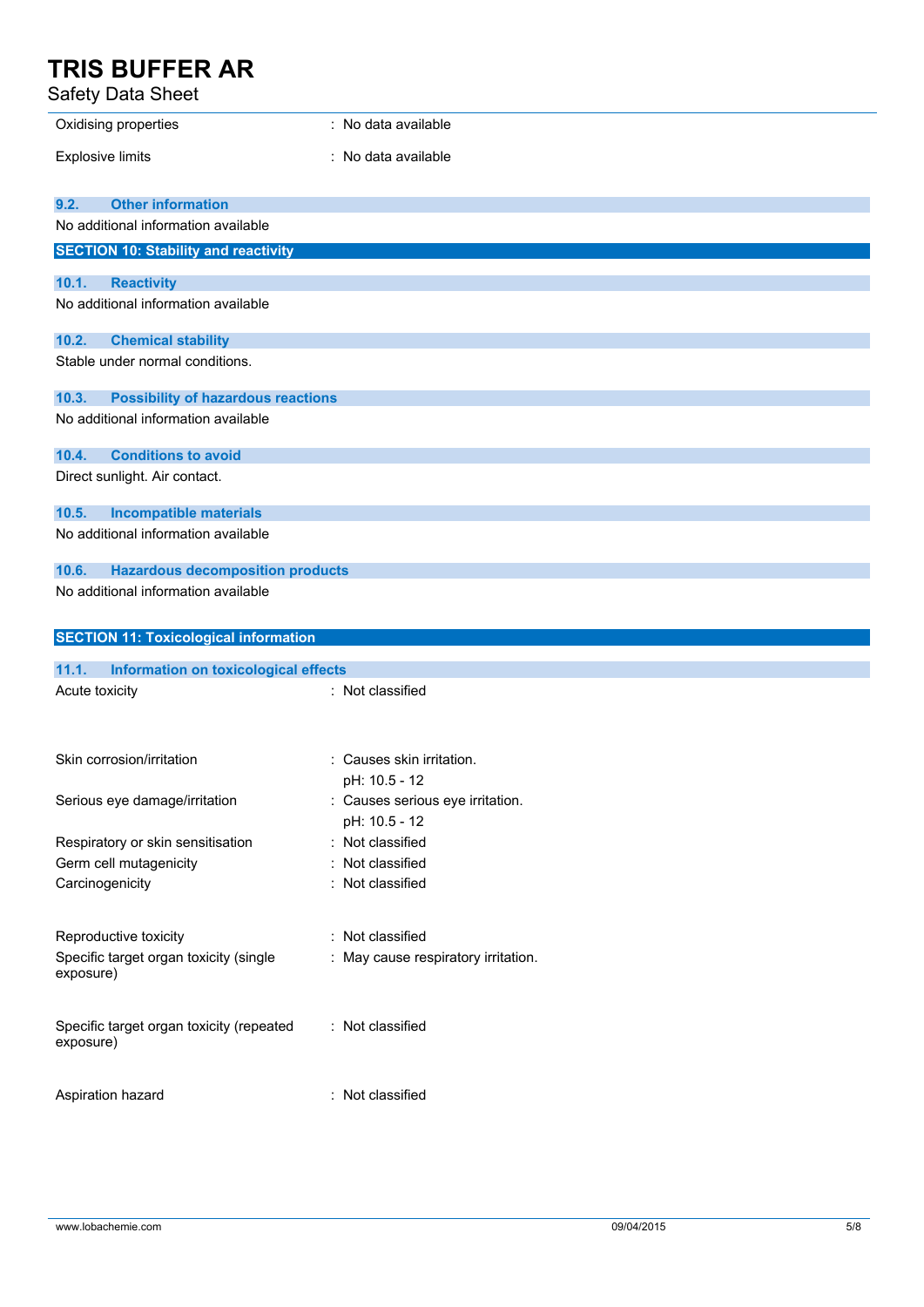Safety Data Sheet

| υαινιγ υαια υπννι                                                       |                                    |
|-------------------------------------------------------------------------|------------------------------------|
| <b>SECTION 12: Ecological information</b>                               |                                    |
| 12.1.<br><b>Toxicity</b>                                                |                                    |
| No additional information available                                     |                                    |
|                                                                         |                                    |
|                                                                         |                                    |
|                                                                         |                                    |
|                                                                         |                                    |
| 12.2.<br><b>Persistence and degradability</b>                           |                                    |
| No additional information available                                     |                                    |
|                                                                         |                                    |
| 12.3.<br><b>Bioaccumulative potential</b>                               |                                    |
| No additional information available                                     |                                    |
|                                                                         |                                    |
|                                                                         |                                    |
| 12.4.<br><b>Mobility in soil</b><br>No additional information available |                                    |
|                                                                         |                                    |
|                                                                         |                                    |
| 12.5.<br><b>Results of PBT and vPvB assessment</b>                      |                                    |
| No additional information available                                     |                                    |
|                                                                         |                                    |
| <b>Other adverse effects</b><br>12.6.                                   |                                    |
| No additional information available                                     |                                    |
| <b>SECTION 13: Disposal considerations</b>                              |                                    |
|                                                                         |                                    |
|                                                                         |                                    |
| <b>Waste treatment methods</b><br>13.1.                                 |                                    |
| No additional information available                                     |                                    |
| <b>SECTION 14: Transport information</b>                                |                                    |
| In accordance with ADR / RID / IMDG / IATA / ADN                        |                                    |
|                                                                         |                                    |
|                                                                         |                                    |
| 14.1.<br><b>UN</b> number                                               |                                    |
| UN-No. (ADR)                                                            | Not applicable                     |
| UN-No. (IMDG)<br>UN-No.(IATA)                                           | Not applicable<br>Not applicable   |
| UN-No.(ADN)                                                             | : Not applicable                   |
| UN-No. (RID)                                                            | : Not applicable                   |
|                                                                         |                                    |
| 14.2.<br><b>UN proper shipping name</b>                                 |                                    |
| Proper Shipping Name (ADR)                                              | : Not applicable                   |
| Proper Shipping Name (IMDG)                                             | Not applicable                     |
| Proper Shipping Name (IATA)                                             | Not applicable                     |
| Proper Shipping Name (ADN)<br>Proper Shipping Name (RID)                | Not applicable<br>: Not applicable |
|                                                                         |                                    |
| 14.3.<br><b>Transport hazard class(es)</b>                              |                                    |
| <b>ADR</b>                                                              |                                    |
| Transport hazard class(es) (ADR)                                        | : Not applicable                   |

Transport hazard class(es) (IMDG) : Not applicable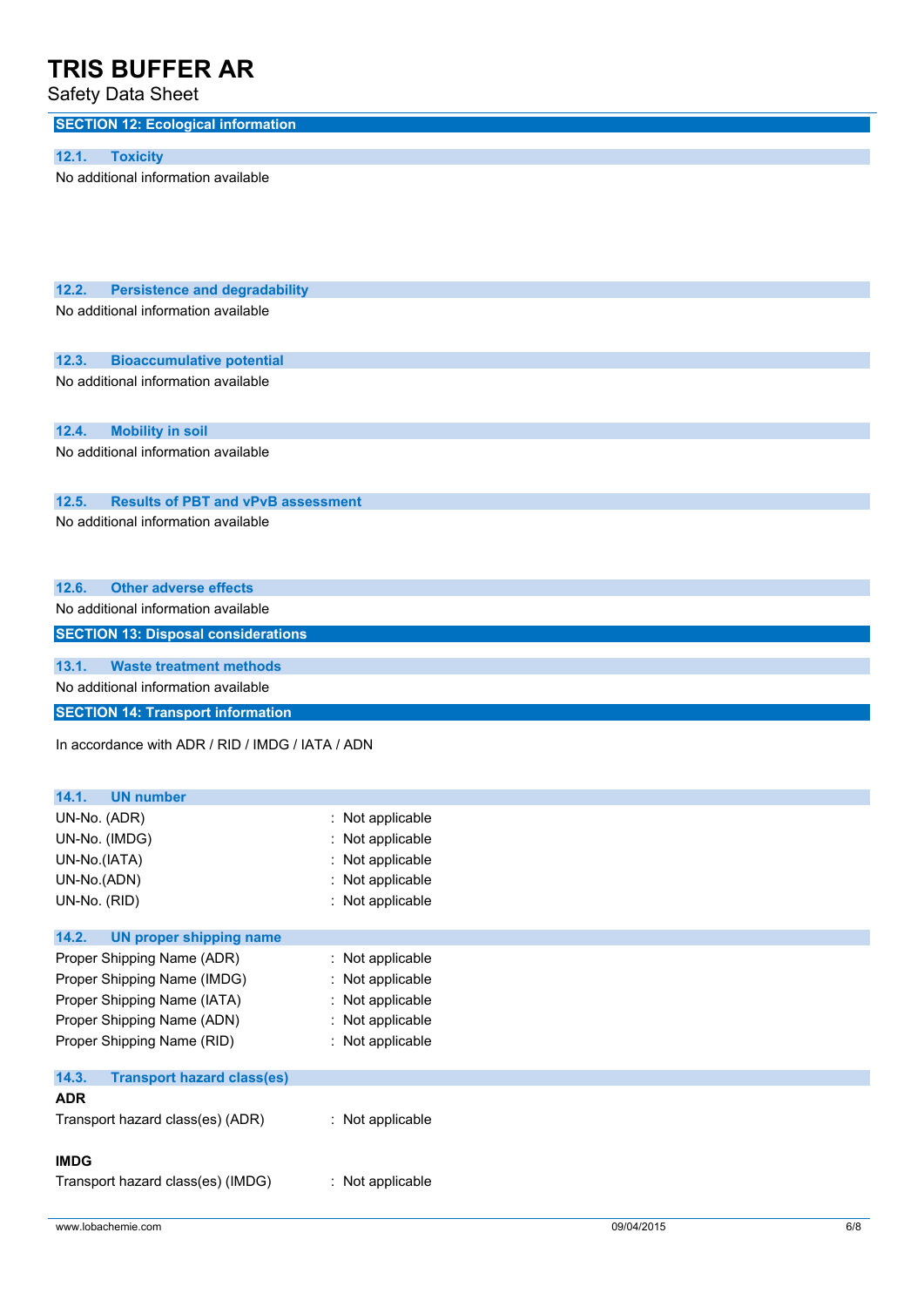Safety Data Sheet

| <b>IATA</b><br>Transport hazard class(es) (IATA) | : Not applicable                         |
|--------------------------------------------------|------------------------------------------|
| <b>ADN</b><br>Transport hazard class(es) (ADN)   | : Not applicable                         |
| <b>RID</b>                                       |                                          |
| Transport hazard class(es) (RID)                 | : Not applicable                         |
| 14.4.<br><b>Packing group</b>                    |                                          |
| Packing group (ADR)                              | : Not applicable                         |
|                                                  |                                          |
| Packing group (IMDG)                             | : Not applicable                         |
| Packing group (IATA)                             | : Not applicable                         |
| Packing group (ADN)                              | : Not applicable                         |
| Packing group (RID)                              | : Not applicable                         |
| <b>Environmental hazards</b><br>14.5.            |                                          |
| Dangerous for the environment                    | : No                                     |
| Marine pollutant                                 | : No                                     |
| Other information                                |                                          |
|                                                  | : No supplementary information available |

### **14.6. Special precautions for user**

#### **- Overland transport**

No data available

**- Transport by sea** No data available

**- Air transport** No data available

**- Inland waterway transport**

No data available

#### **- Rail transport**

No data available

**14.7. Transport in bulk according to Annex II of MARPOL 73/78 and the IBC Code**

Not applicable

### **SECTION 15: Regulatory information**

**15.1. Safety, health and environmental regulations/legislation specific for the substance or mixture**

### **15.1.1. EU-Regulations**

No REACH Annex XVII restrictions TRIS BUFFER AR is not on the REACH Candidate List TRIS BUFFER AR is not on the REACH Annex XIV List

### **15.1.2. National regulations**